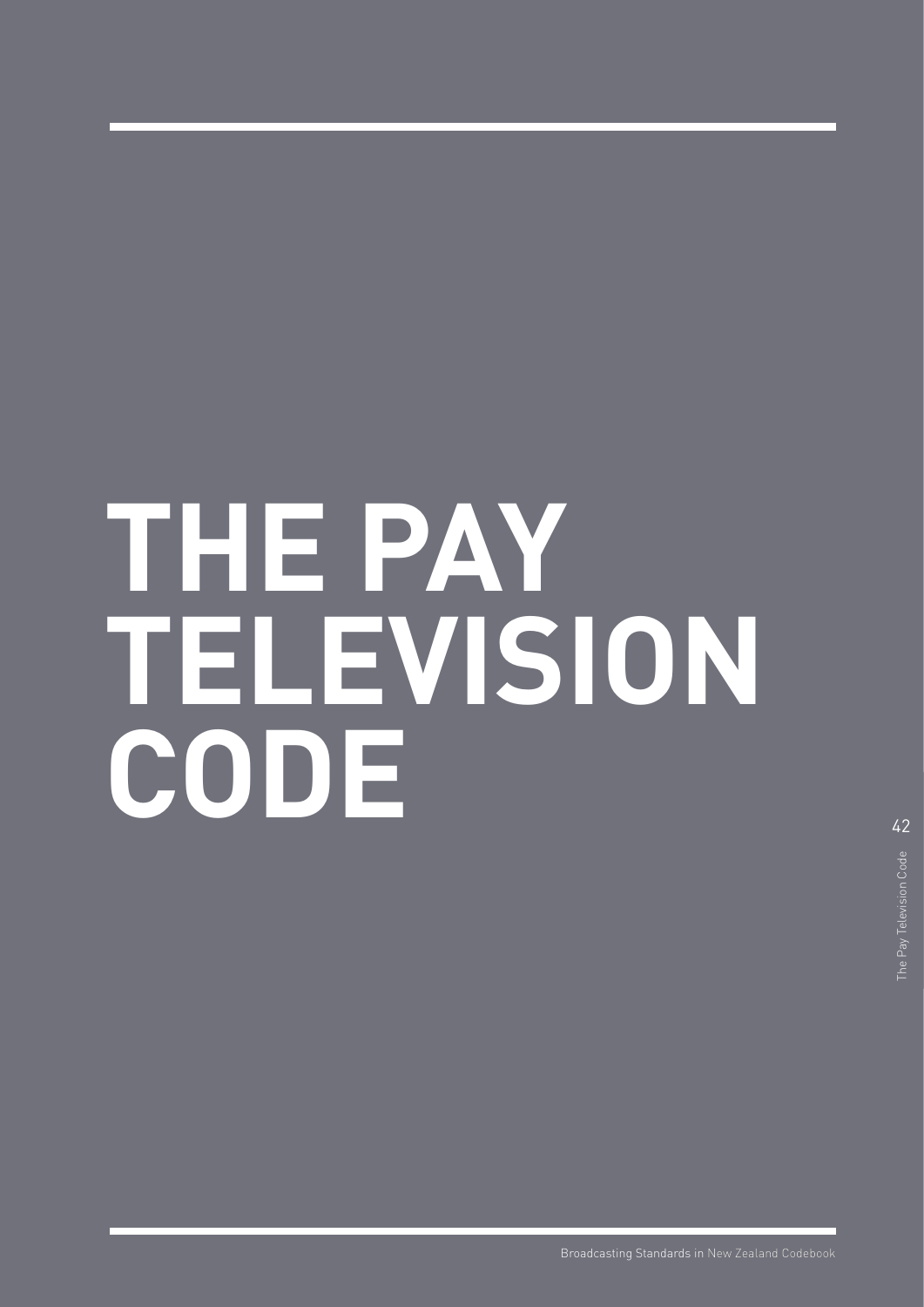The following standards apply to all pay television programmes broadcast in New Zealand. 'Pay' means television that is for a fee (ie, viewers must pay to view the broadcast signal), whether on a subscription or other transaction basis.

Pay television overall enjoys a less restrictive choice customers make in paying to receive broadcasts. The freedom and capacity of an audience to choose young people from viewing inappropriate material are significant factors in determining what is, and what is not, acceptable. Violent and potentially offensive material television. However, there must be strong protections in place to prevent this material being viewed by children and young people, and strong protections to ensure that it is not inadvertently viewed by those who do not wish to do so. Pay television broadcasters provide these protections through appropriate classifications and warnings, filtering technology, PIN codes and an electronic programme guide.

Additionally, pay television broadcasters may offer channels over which they have no (or little) editorial control (for example, foreign pass-through channels). This limited control of the broadcaster will be an important consideration when assessing whether a programme has breached standards.

The standards in this code should be read and interpreted alongside the commentary at the front of the Codebook.

#### **PART 1** Standards which relate to social responsibilities

|                            | <b>Standard</b> 1 Good Taste and Decency |
|----------------------------|------------------------------------------|
|                            | <b>Standard 2</b> Programme Information  |
|                            | <b>Standard 3</b> Children's Interests   |
| <b>Standard 4</b> Violence |                                          |
|                            | <b>Standard 5</b> Law and Order          |
| <b>Standard 6</b>          | Discrimination and Denigration           |
| <b>Standard 7</b> Alcohol  |                                          |

#### **PART 2** Standards which relate to information broadcast

| <b>Standard 8</b> | Balance  |
|-------------------|----------|
| <b>Standard 9</b> | Accuracy |

**PART 3** Standards which relate to people or organisations taking part or referred to in broadcasts

> **Standard 10 Privacy Standard 11** Fairness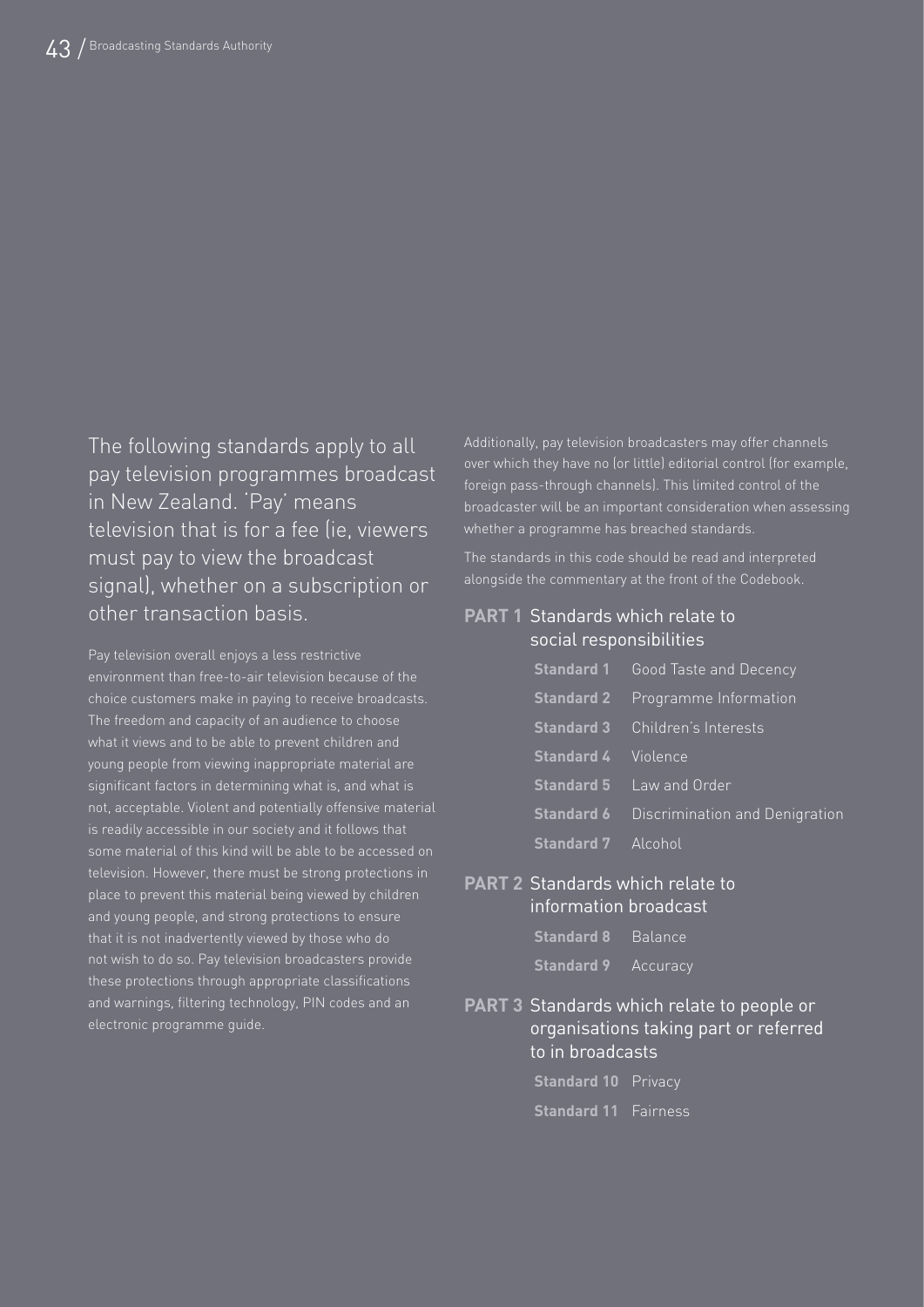## **PART 1 STANDARDS WHICH RELATE TO SOCIAL RESPONSIBILITIES**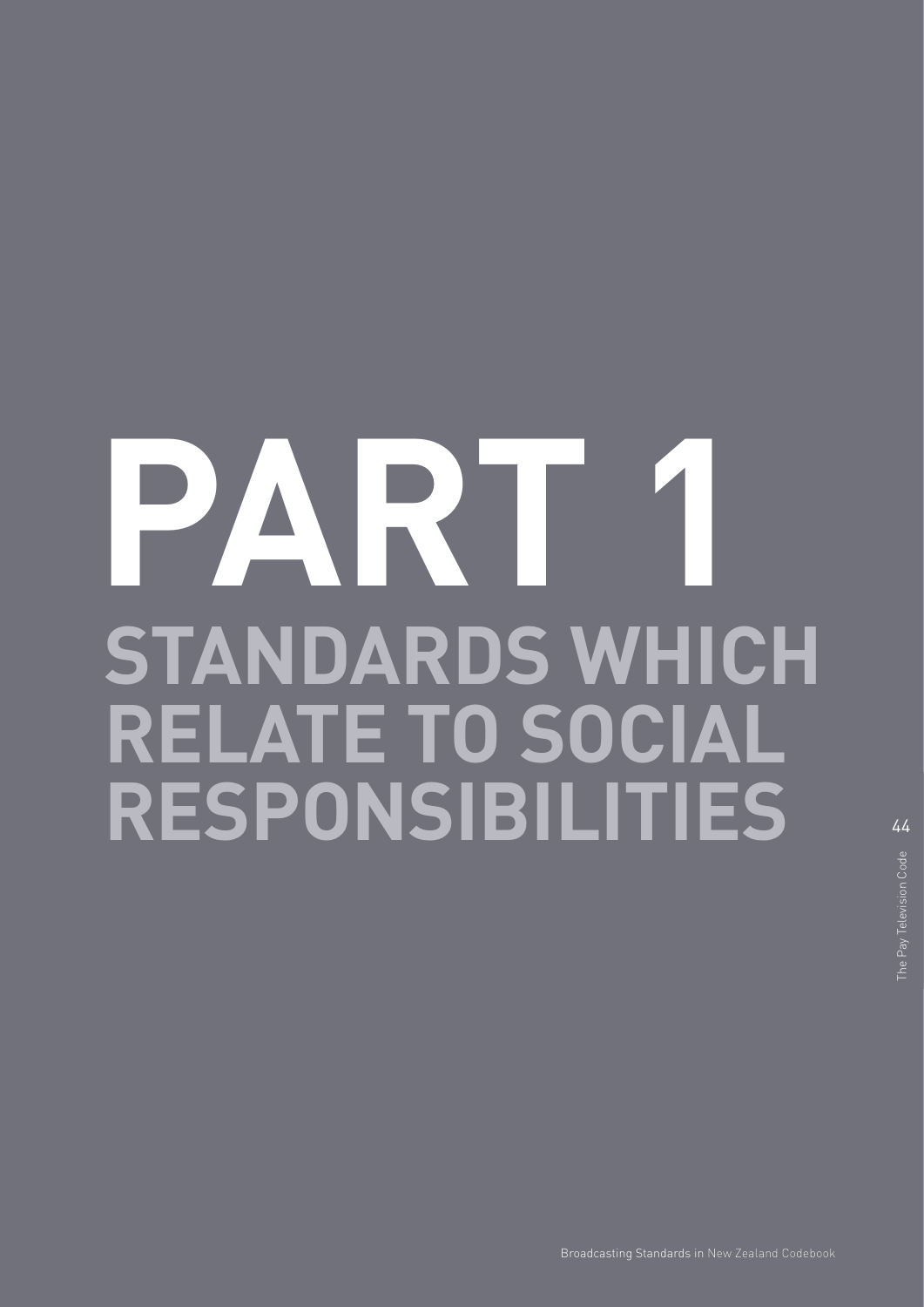## STANDARD 1 – GOOD TASTE AND DECENCY

Current norms of good taste and decency should be maintained, consistent with the context of the programme and the wider context of the broadcast.

#### Guidelines

- 1a The context in which content occurs and the wider context of the broadcast are important when assessing whether a broadcast has breached this standard, including:
	- the nature of the programme and the channel
	- the programme's classification
	- where filtering technology is not available, the programme's scheduling
	- whether the broadcast was live or pre-recorded
	- the use of audience advisories, if any
	- the target and likely audience
	- audience expectations of the channel and the programme
	- the availability of filtering technology
	- the level of the broadcaster's editorial control over the content
	- the public interest in the broadcast.
- 1b Where broadcasters take effective steps to inform their audiences of the nature of their programmes, and enable viewers to regulate their own and their children's viewing behaviour, they are less likely to breach this standard.
- 1c If content is likely to offend or disturb a significant number of viewers because it is outside the expectations of the target audience, an effective audience advisory should be broadcast prior to the content.
- 1d Where effective filtering technology is available to the audience, complaints under this standard are less likely to be upheld.
- 1e Explicit adult sex programmes classified 18 may screen only on premium channels.

## STANDARD 2 – PROGRAMME INFORMATION

Viewers should be informed by regular and consistent advice about programme content (including classifications and warnings) and, where available, filtering technology. Broadcasters should ensure that programmes are correctly classified and, if filtering technology is not available, appropriately scheduled.

#### Guidelines

- 2a These classifications should be broadcast on all content except news, current affairs, sports and live content:
	- **G** approved for general viewing
	- **PG** parental guidance recommended for younger viewers
	- **M** suitable for mature audiences 16 years and over
	- **16** people under 16 years should not view
	- **18** people under 18 years should not view
- 2b Classifications should screen at the beginning of programmes, be included in electronic programme guides, and accompany printed guides where possible.
- 2c News, current affairs, sports and live content is not, because of its distinct nature, subject to classification. However, broadcasters must be mindful of children's interests and other broadcasting standards and include advisories where appropriate.
- 2d Audience advisories should be broadcast immediately prior to content which is likely to disturb, distress or offend a significant number of viewers. Audience advisories include:
	- **C** content may offend
	- **L** language may offend
	- **V** contains violence
	- **S** sexual content may offend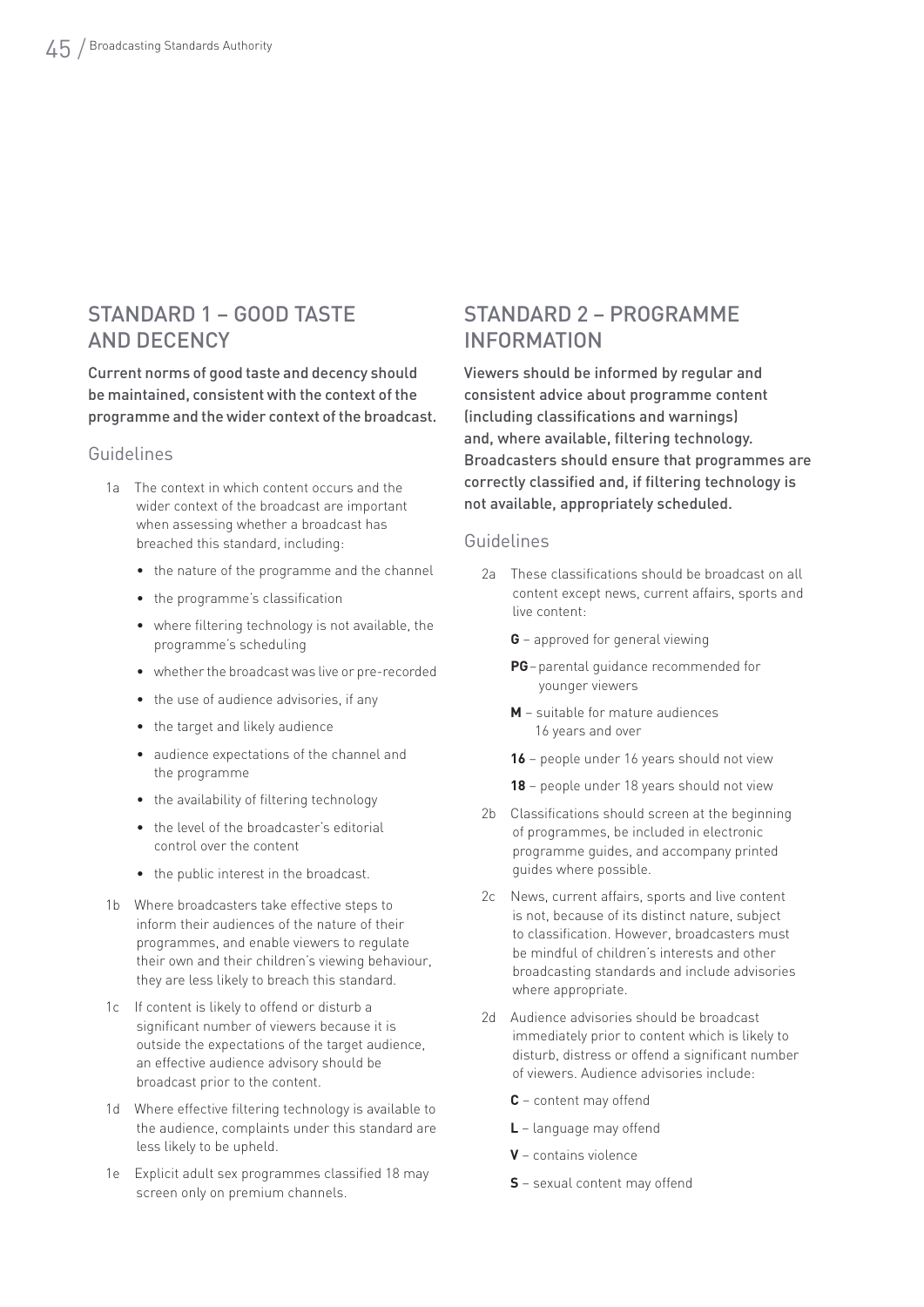- 2e Audience advisories should also be included in electronic programming guides and printed guides where possible.
- Audience advisories are not required for content on foreign pass-through channels with no (or little) local editorial intervention.
- 2g Promos for programmes should comply with the classification of the programme during which they screen.
- 2h If filtering technology is made available to customers free of charge, and regularly promoted by the broadcaster for customer use, content classified 18 may screen at any time, provided other applicable broadcasting standards are adhered to.
- 2i Where filtering technology is not made available, content classified 18 may screen only between 8pm and 6am, or 9am and 3pm (other than weekend days, school holidays and public holidays when it may screen only between 8.30pm and 5am).
- 2j The filtering technology may be made available on the basis that customers elect to use it provided that a customer is easily able to initiate use at any time through the television remote or similar device.
- 2k Content classified 18 may screen at any time on premium channels, provided other applicable broadcasting standards are adhered to.

## STANDARD 3 – CHILDREN'S INTERESTS

Broadcasters should ensure children can be protected from broadcasts which might adversely affect them.

#### Guidelines

3a On pay television, children are frequently protected through security systems, eg, filtering technology. Where these are available, they should be clearly and regularly promoted to customers.

- 3b Material likely to be considered under this standard includes:
	- sexual material or themes
	- violent content or themes
	- offensive language
	- social or domestic friction
	- dangerous, antisocial or illegal behaviour
	- material in which children or animals are humiliated or badly treated
	- graphic descriptions of people in extreme pain or distress

which are outside the expectations of the programme's classification.

- 3c Context must always be considered, including whether filtering technology is available so that parents can protect children from viewing unsuitable content, the nature of the programme and the channel, and the public significance of the broadcast.
- 3d Channels targeted at children should only contain content appropriate for children.
- 3e Content not intended for children's viewing should not be specifically promoted to children and should be screened in accordance with Standard 2 – Programme Information.
- 3f Content classified M or above, especially that containing sexual or violent material, should not screen adjacent to content aimed at children.
- 3g Themes and scenes in fictional content dealing with matters known to disturb children, such as domestic friction or the humiliation or illtreatment of children, should be appropriately classified and scheduled.
- 3h Any portrayal of realistic violence in content likely to be viewed by children should be scheduled and classified with care.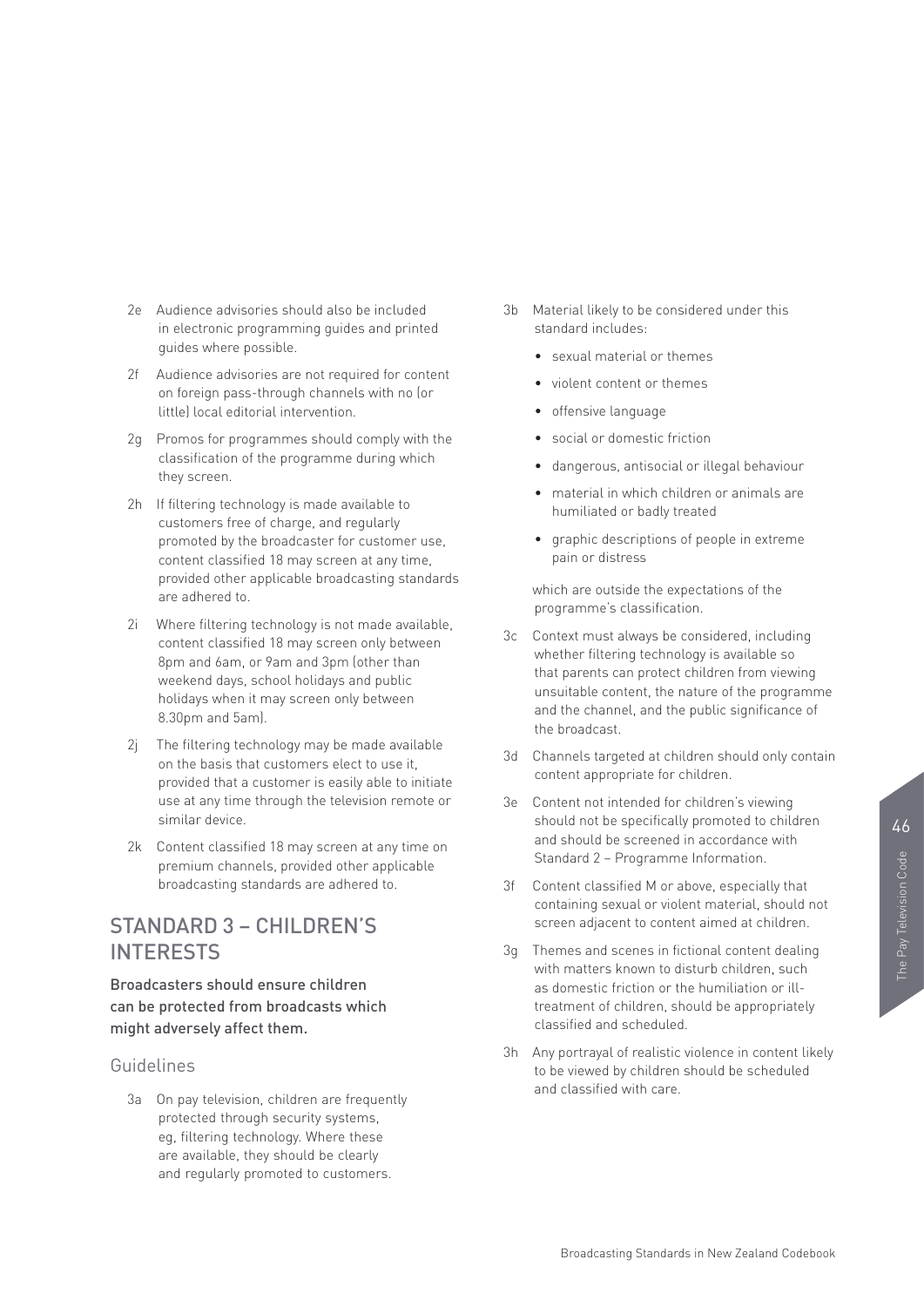## STANDARD 4 - VIOLENCE

Broadcasters should exercise care and discretion when portraying violence. Violent content should be appropriate to the context of the programme, and classified carefully.

#### Guidelines

- 4a The level of editorial control of the broadcaster over programme content will be an important consideration when assessing complaints under this standard. For example, broadcasters exercise no (or little) editorial control over content screened on foreign pass-through channels.
- 4b Broadcasters should exercise caution with content likely to incite or encourage violence. It should be classified carefully and carry audience advisories where necessary, in accordance with Standard 2 – Programme Information.
- 4c In news, current affairs and factual programmes, disturbing or alarming material should be justified in the public interest and carry audience advisories where appropriate.
- 4d Broadcasters must use judgement and discretion when deciding the degree of graphic material to be included in news programmes, and should broadcast an audience advisory when appropriate, particularly when children are likely to be viewing.
- 4e Programmes in which rape or sexual violence feature should be treated with care, and broadcasters should use an audience advisory if the content is likely to disturb.
- 4f Content should not include any combination of violence and sex designed to titillate, beyond current socially acceptable community norms.

## STANDARD 5 – LAW AND ORDER

Broadcasters should observe standards consistent with the maintenance of law and order, taking into account the context of the programme and the wider context of the broadcast.

#### Guidelines

- 5a Programmes should not actively promote serious antisocial or illegal behaviour, including violence, suicide, serious crime and the abuse of drugs.
- 5b The context of the programme and the wider context of the broadcast are important considerations when assessing complaints under this standard. For example, a distinction will usually be drawn between factual, and fictional or dramatic depictions. The availability of filtering technology and the level of public interest in a programme will be significant factors.

## STANDARD 6 – DISCRIMINATION AND DENIGRATION

Broadcasters should not encourage discrimination against, or denigration of, any section of the community on account of sex, sexual orientation, race, age, disability, occupational status or as a consequence of legitimate expression of religion, culture or political belief.

#### Guidelines

6a 'Discrimination' is defined as encouraging the different treatment of the members of a particular section of the community, to their detriment. 'Denigration' is defined as devaluing the reputation of a particular section of the community.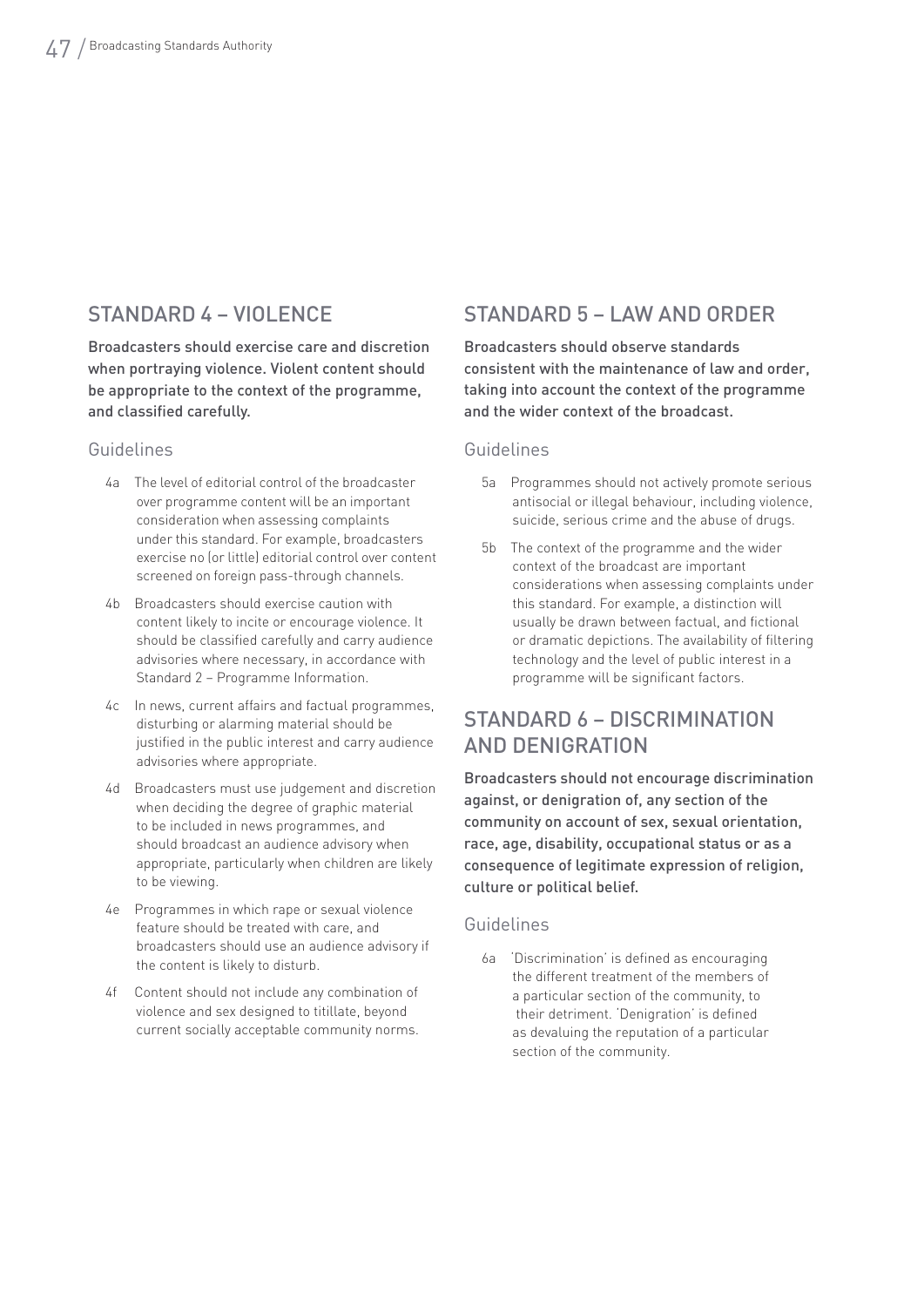The Pay Television Code

- 6b The importance of freedom of expression means that a high level of condemnation, often with an element of malice or nastiness, will be necessary to conclude that a broadcast encouraged discrimination or denigration in contravention of the standard.
- 6c This standard is not intended to prevent the broadcast of material that is:
	- factual
	- a genuine expression of serious comment, analysis or opinion
	- legitimate humour, drama or satire.
- 6d Context must always be considered when assessing whether the broadcast 'encouraged' discrimination or denigration. Relevant factors include:
	- the nature of the programme and the channel
	- the programme's classification
	- where filtering technology is not available, the programme's scheduling
	- whether the broadcast was live or pre-recorded
	- the use of audience advisories, if any
	- the target and likely audience
	- audience expectations of the channel and the programme
	- the availability of filtering technology
	- the level of the broadcaster's editorial control over the content
	- the public interest in the broadcast.

### STANDARD 7 – ALCOHOL

In addition to compliance with laws or regulations relating to the promotion of alcohol, broadcasters should observe restrictions on the promotion of alcohol appropriate to the programme genre being broadcast.

#### Guidelines

- 7a Alcohol promotion should be socially responsible and must not encourage consumption by people who are under the legal age to purchase alcohol.
- 7b Alcohol promotion must not occur in programmes specifically directed at children.
- 7c Alcohol promotion must not dominate a broadcast.
- 7d In the preparation and presentation of programmes, broadcasters must avoid advocacy of excessive alcohol consumption.
- 7e Sponsorship must be confined to the brand, name or logo, and exclude sales messages.
- 7f Promos for alcohol-sponsored programmes must primarily promote the programme, with the sponsorship subordinate.
- 7g Broadcasters are not required to exclude alcohol promotion from coverage of an actual event or situation being broadcast where promotion is a normal feature of the event or situation. Other guidelines under this standard should be considered.
- 7h Broadcasters must take into account the requirements of the Advertising Standards Authority's Code for Advertising and Promotion of Alcohol when scheduling promos for alcoholsponsored programmes.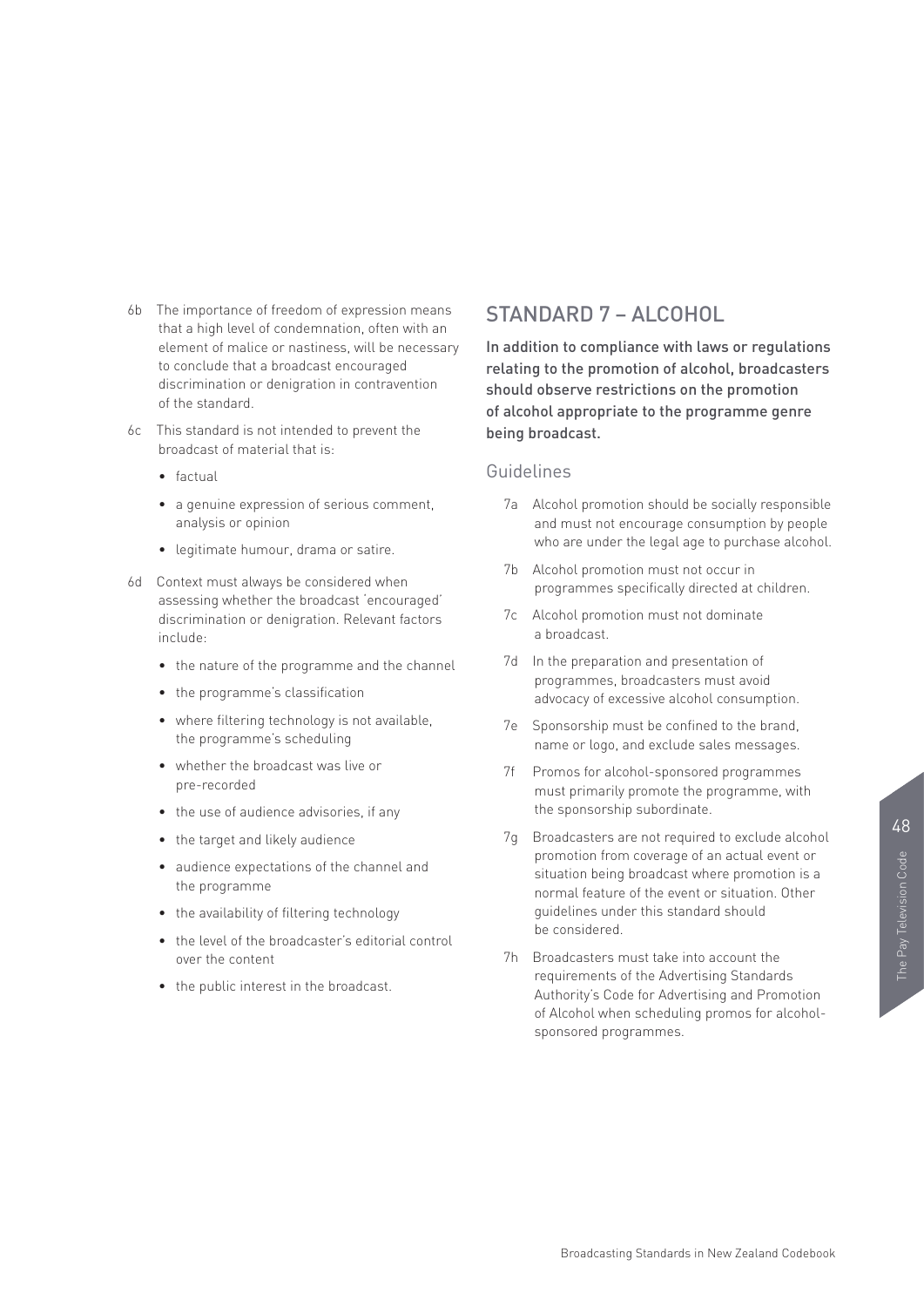## **PART 2 STANDARDS WHICH RELATE TO INFORMATION BROADCAST**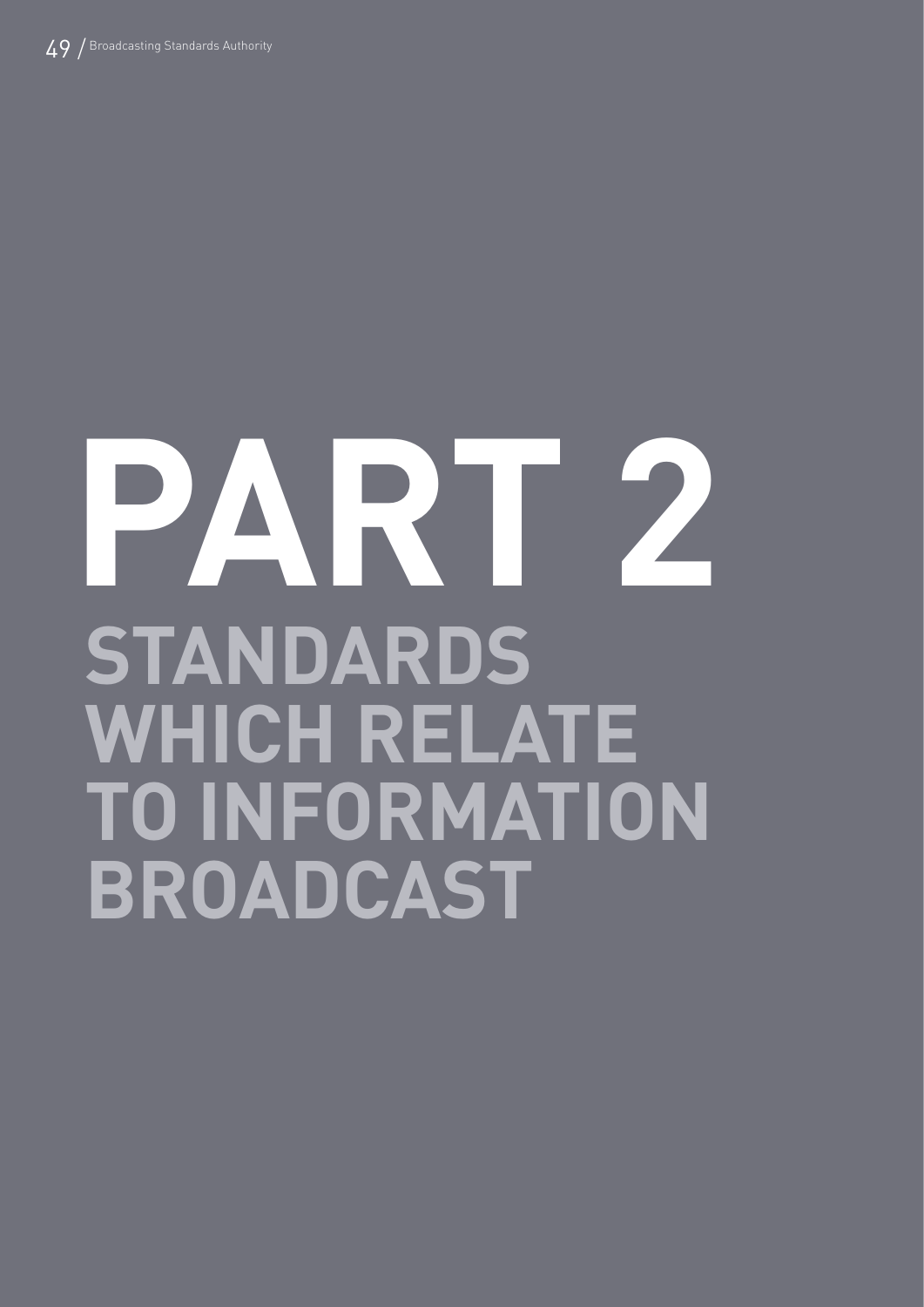## STANDARD 8 – BALANCE

When controversial issues of public importance are discussed in news, current affairs or factual programmes, broadcasters should make reasonable efforts, or give reasonable opportunities, to present significant points of view either in the same programme or in other programmes within the period of current interest.

#### Guidelines

- 8a For the standard to apply, the subject matter must be an issue 'of public importance', it must be 'controversial' and it must be 'discussed' in a news, current affairs or factual programme.
- 8b No set formula can be advanced for the allocation of time to interested parties on controversial issues of public importance.
- 8c News, current affairs and factual programmes broadcast on foreign pass-through channels, over which the broadcaster retains no (or little) editorial control, are not required to be balanced by the broadcaster.
- 8d The assessment of whether a reasonable range of other perspectives has been presented includes consideration of the following, where relevant:
	- the programme's introduction and the way in which the programme was presented, for example:
		- o whether the programme purported to be a balanced examination of an issue
		- o whether the programme was clearly signalled as approaching a topic from a particular perspective (eg, authorial documentaries, public access and advocacy programmes, partial or politically aligned programmes)
		- o whether the programme was narrowly focused on one aspect of a larger, complex debate
	- the nature of the discussion (was it a serious examination of an issue, or was the issue raised in a brief, humorous or peripheral way)
	- the nature of the issue/whether viewers could reasonably be expected to be aware of views expressed in other coverage, including coverage in other media (eg, is it an ongoing topic of debate, such that viewers can reasonably be expected to have a broad understanding of the main perspectives on the issue)
- the likely expectations of the audience as to content
- the level of editorial control of the broadcaster over the programme content (eg, in foreign pass-through channels).

## STANDARD 9 – ACCURACY

Broadcasters should make reasonable efforts to ensure that news, current affairs and factual programming:

- is accurate in relation to all material points of fact
- does not mislead.

#### Guidelines

- 9a This standard does not apply to news, current affairs and factual programmes broadcast on foreign pass-through channels, over which the broadcaster retains little or no editorial control.
- 9b The requirement for accuracy does not apply to statements which are clearly distinguishable as analysis, comment or opinion, rather than statements of fact.
- 9c The standard is concerned only with material inaccuracy. For example, technical or unimportant points unlikely to significantly affect the audience's understanding of the programme as a whole are not material.
- 9d In the event that a material error of fact has occurred, broadcasters should correct it at the earliest appropriate opportunity.
- 9e The assessment of whether the broadcaster has made reasonable efforts to ensure accuracy includes consideration of the following, where relevant:
	- the source of material broadcast (eg, whether the programme is produced by a reputable organisation or relies on an authoritative expert)
	- whether the broadcast was live or pre-recorded
	- whether there was some obvious reason to question the accuracy of the programme content before it was broadcast
	- whether the broadcaster sought and/or presented comment, clarification or input from any relevant person or organisation
	- the extent to which the issue of accuracy was reasonably capable of being determined by the broadcaster.

Broadcasting Standards in New Zealand Codebook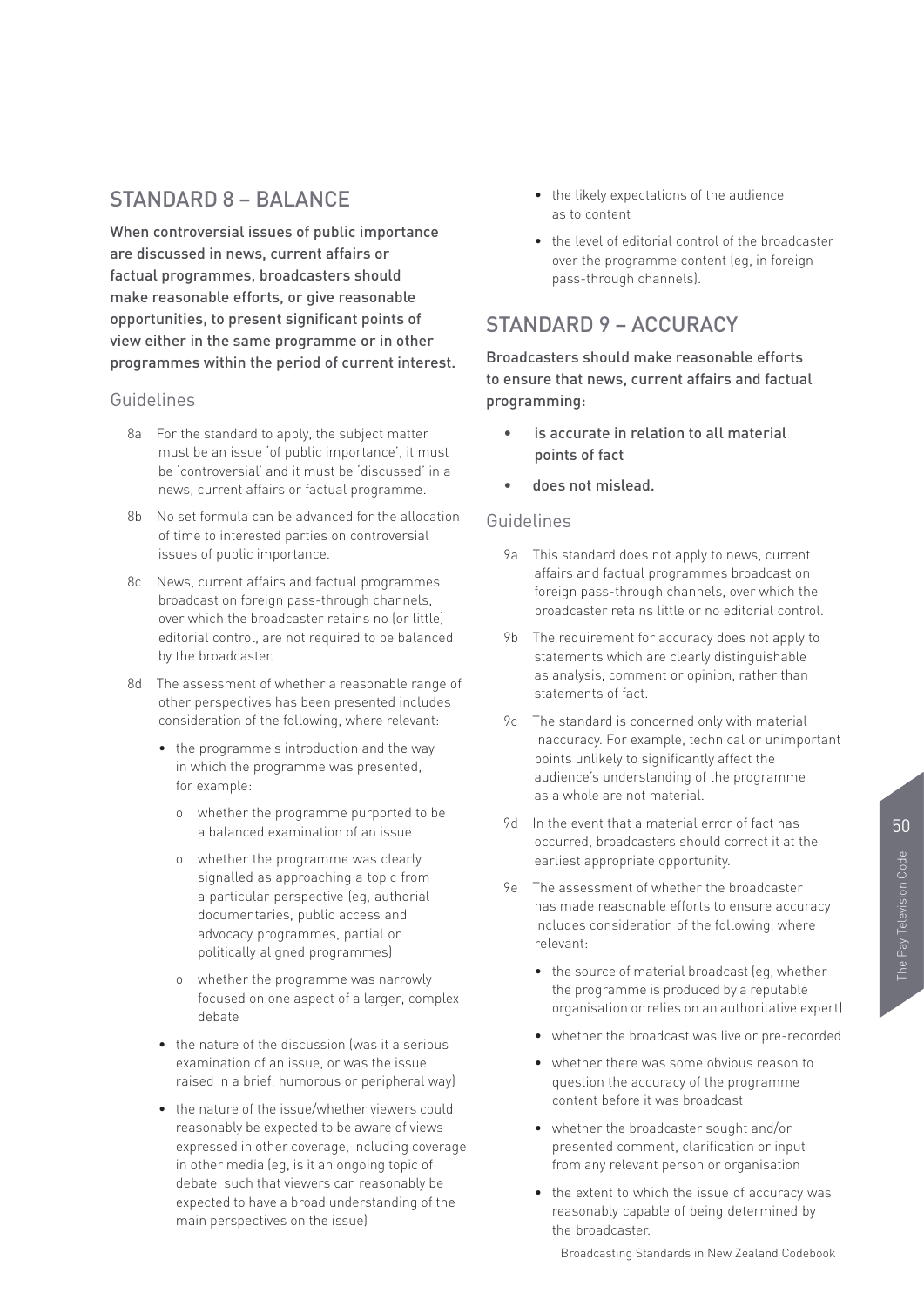## **PART 3 STANDARDS WHICH RELATE TO PEOPLE OR ORGANISATIONS TAKING PART OR REFERRED TO IN BROADCASTS**